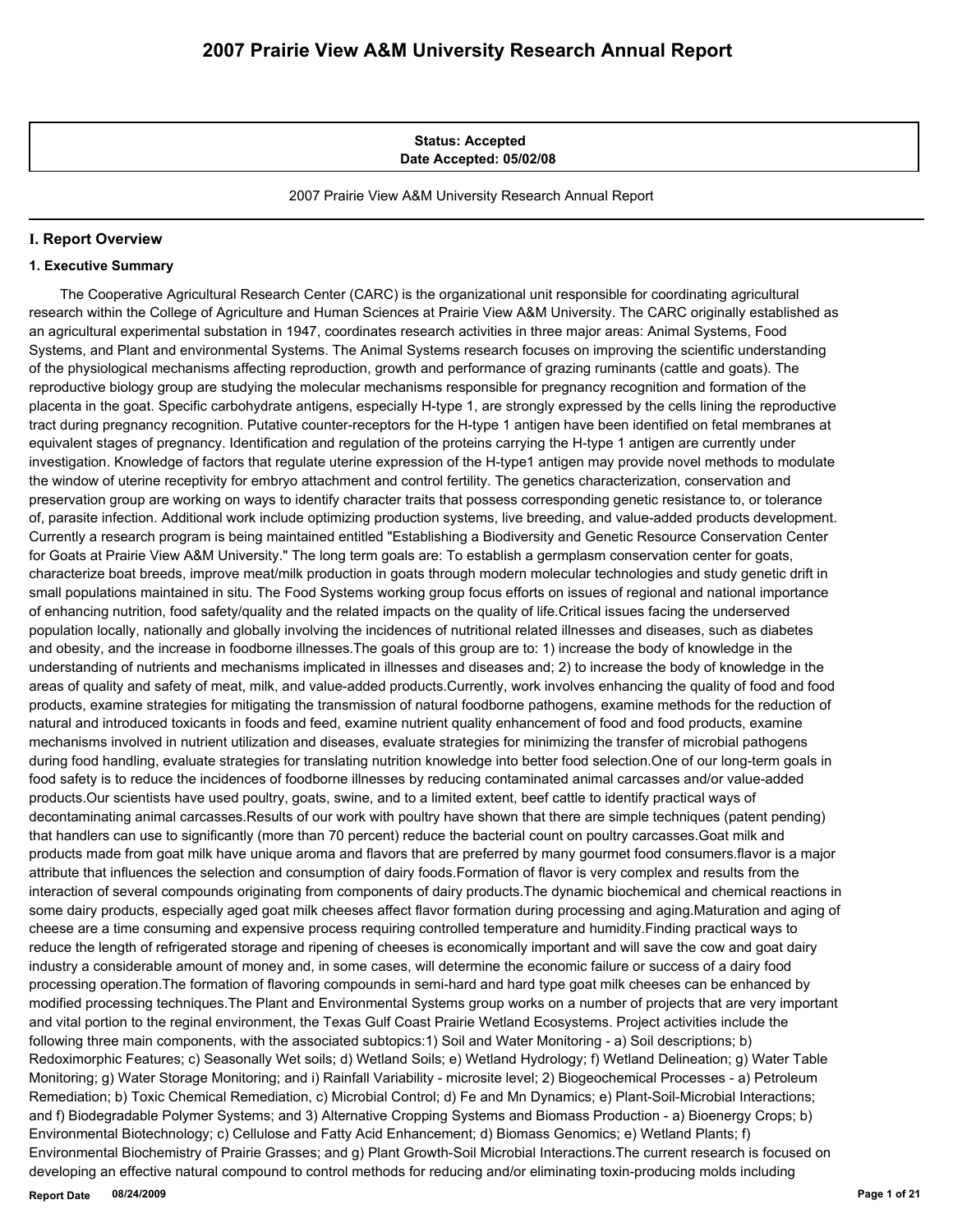Aspergillus flavus and Fursarium spp, as well as controlling pathogenic bacteria found in food, such as Stapphylococcus sp, Enterobacter aerogenes, Salmonella sp. E. coli, and others.The research approach is at the molecular and cellular levels.This approach involves elucidation of the mode of action of the natural compound, as well as the genetic expressin of the targeted microorganisms in relation to their resistance to the controlling compound.This technology is in process for licensing, patenting and for EPA approval.

## **Total Actual Amount of professional FTEs/SYs for this State**

|               | <b>Extension</b> |      |      | Research |
|---------------|------------------|------|------|----------|
| Year: 2007    | 1862             | 1890 | 1862 | 1890     |
| Plan          | 0.0              | 0.0  | 0.01 | 52.0     |
| <b>Actual</b> | 0.0              | 0.0  | 0.01 | 47.2     |

## **II. Merit Review Process**

## **1. The Merit Review Process that was Employed for this year**

- **Internal University Panel**
- Combined External and Internal University Panel
- Other (Stakeholder Evaluations)

#### **2. Brief Explanation**

Over the past year the Center engaged a number of Merit/Peer Review processes.The Center, in conjunction with an integrated team, spearheaded by the Dean of the College, completed an extensive Excellence Planning Process.This Plan was submitted to University Administration on January 16, 2007.Additional steps used to ensure merit process, the Center engaged the Office of Sponsored (OSP) in fiscal review/oversight and for research projects, the Center engaged the services of the Office of the Vice-President for Research and Development (VPRD).The VPRD re-established the University Committee on Research which provided valuable insights as well as provided external reviews for project proposals.

#### **III. Stakeholder Input**

## **1. Actions taken to seek stakeholder input that encouraged their participation**

- Use of media to announce public meetings and listening sessions
- Targeted invitation to traditional stakeholder groups
- Targeted invitation to non-traditional stakeholder groups
- Targeted invitation to traditional stakeholder individuals
- Targeted invitation to non-traditional stakeholder individuals
- Targeted invitation to selected individuals from general public
- Survey of traditional stakeholder groups
- Survey of traditional stakeholder individuals

#### **Brief Explanation**

 Stakeholders were contacted directly and indirectly through a variety of means to invite their participation in a number of college activities.The college, which consist of the Academic Department, the Extension Program, and the Research Center, serve as the tripar type entity for the agricultural program at the University.Many of the activities of the College were integrated in nature which leveraged the potential contacts with Stakeholders.

# **2(A). A brief statement of the process that was used by the recipient institution to identify individuals and groups stakeholders and to collect input from them**

## **1. Method to identify individuals and groups**

- Use Advisory Committees
- Use Internal Focus Groups
- Open Listening Sessions
- Use Surveys
- Other (commodity organizations)

## **Brief Explanation**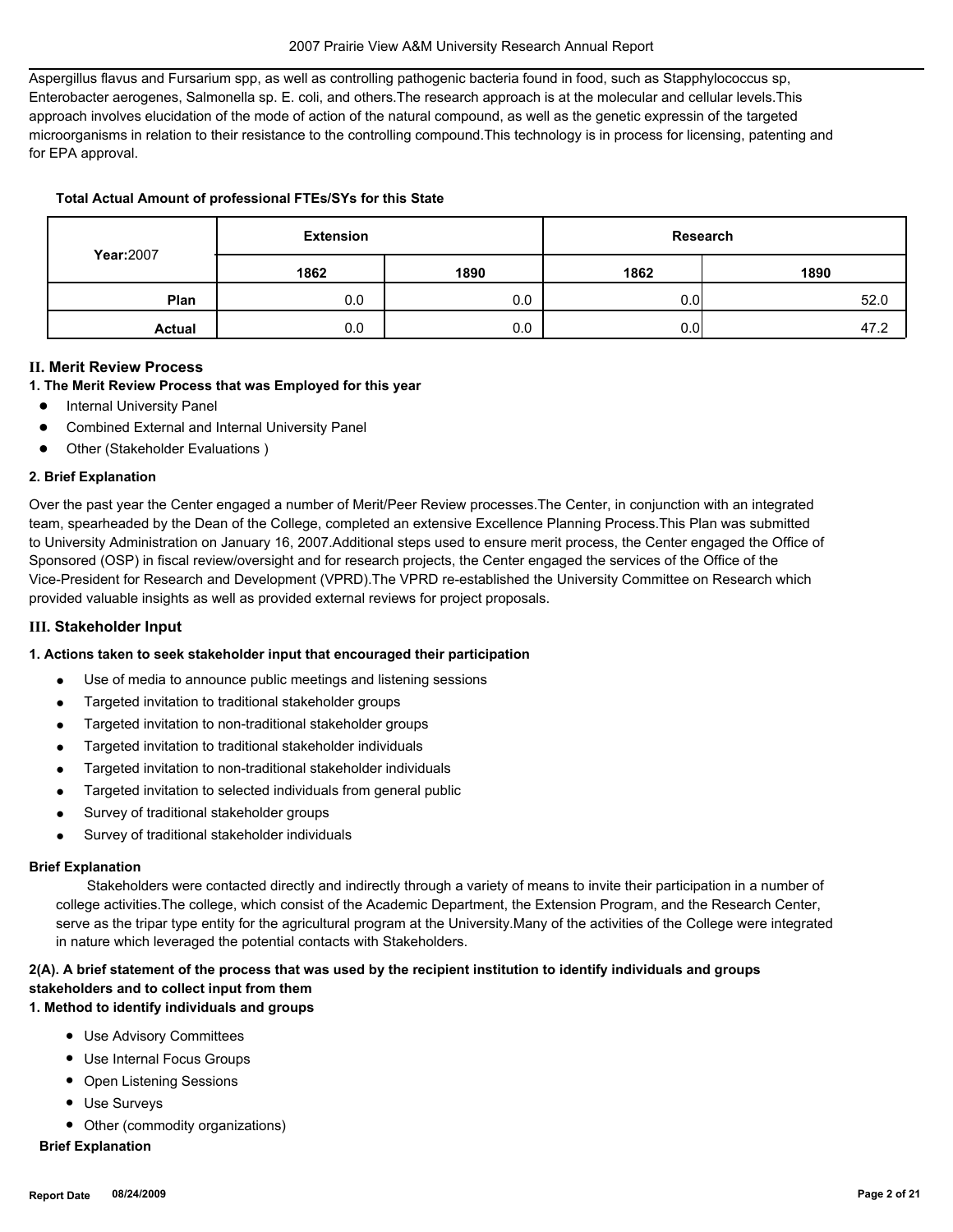The College established an external advisory committee in early 2007 to provide input and evaluation of programs targeted for excellence.The group was given the added charge of evaluating ongoing programs in the College including academics, research, and extension.Additionally, the College engaged in a number of activities which include participation in listening sessions, sponsored by the various interest groups which also included the Texas AgriLife Extension.

## **2(B). A brief statement of the process that was used by the recipient institution to identify individuals and groups who are stakeholders and to collect input from them**

### **1. Methods for collecting Stakeholder Input**

- Meeting with traditional Stakeholder groups
- Survey of traditional Stakeholder groups
- Meeting with the general public (open meeting advertised to all)
- Other (Program Evaluation)

#### **Brief Explanation**

Comments and feedback from various program activities were collected, synthesized and incorporated in program planning.Additionally, evaluations were conducted at all program activities where external audiences were included.Additional input was received through various review of program provided by the USDA, other interest/commodity groups.We also engaged in a number of discussion activities with stakeholders and interest groups such as, Goat Producers, limited resource farmers as well as non-traditional audiences.

## **3. A statement of how the input was considered**

- To Identify Emerging Issues
- Redirect Research Programs
- In the Action Plans
- To Set Priorities

### **Brief Explanation**

Input gathered from stakeholders was used when developing new project proposals and/or redirecting ongoing program of works.Additionally, project proposals were externally reviewed in order to ensure relevancy in addressing stakeholder needs.

#### **Brief Explanation of what you learned from your Stakeholders**

One of the lessons learned in the stakeholder process is that we must consider the perception of the stakeholders regardless of the reality and the practicality of their expectations.However, this process is useful in maintaining relevancy of the program as well as keeping the research program grounded in reality.

## **IV. Expenditure Summary**

| 1. Total Actual Formula dollars Allocated (prepopulated from C-REEMS) |                  |          |             |  |  |
|-----------------------------------------------------------------------|------------------|----------|-------------|--|--|
|                                                                       | <b>Extension</b> | Research |             |  |  |
| Smith-Lever 3b & 3c                                                   | 1890 Extension   | Hatch    | Evans-Allen |  |  |
| 0                                                                     |                  | 0        | 3717038     |  |  |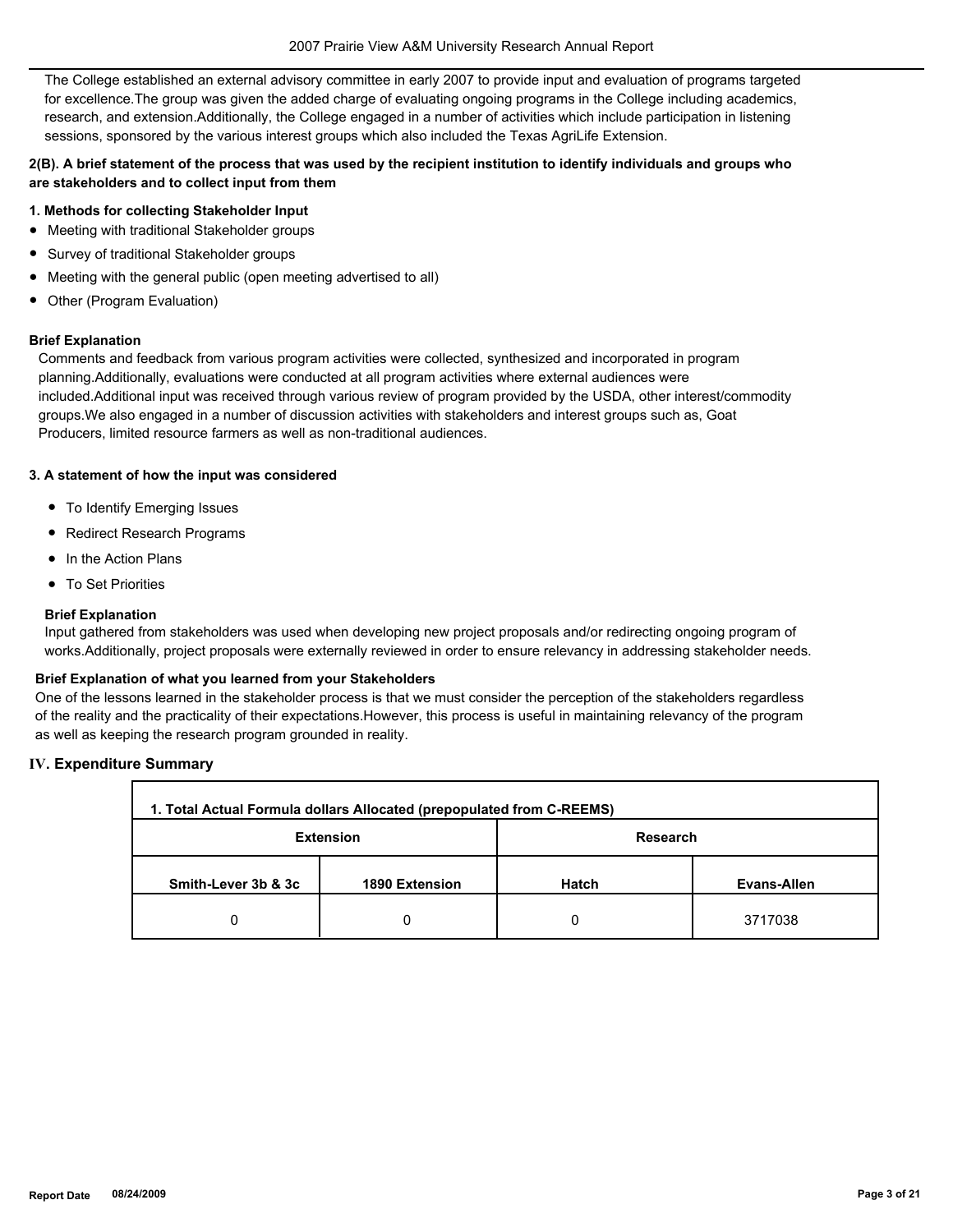| 2. Totaled Actual dollars from Planned Programs Inputs |                     |                |                 |                    |  |
|--------------------------------------------------------|---------------------|----------------|-----------------|--------------------|--|
| <b>Extension</b>                                       |                     |                | <b>Research</b> |                    |  |
|                                                        | Smith-Lever 3b & 3c | 1890 Extension | Hatch           | <b>Evans-Allen</b> |  |
| <b>Actual</b><br>Formula                               | 0                   | 0              | 0               | 3322977            |  |
| <b>Actual</b><br><b>Matching</b>                       | 0                   | 0              | 0               | 1136648            |  |
| <b>Actual All</b><br><b>Other</b>                      | 0                   | 0              | 0               | 0                  |  |
| <b>Total Actual</b><br><b>Expended</b>                 | 0                   | 0              | 0               | 4459625            |  |

| 3. Amount of Above Actual Formula Dollars Expended which comes from Carryover funds from previous years |  |  |  |  |  |
|---------------------------------------------------------------------------------------------------------|--|--|--|--|--|
| Carryover                                                                                               |  |  |  |  |  |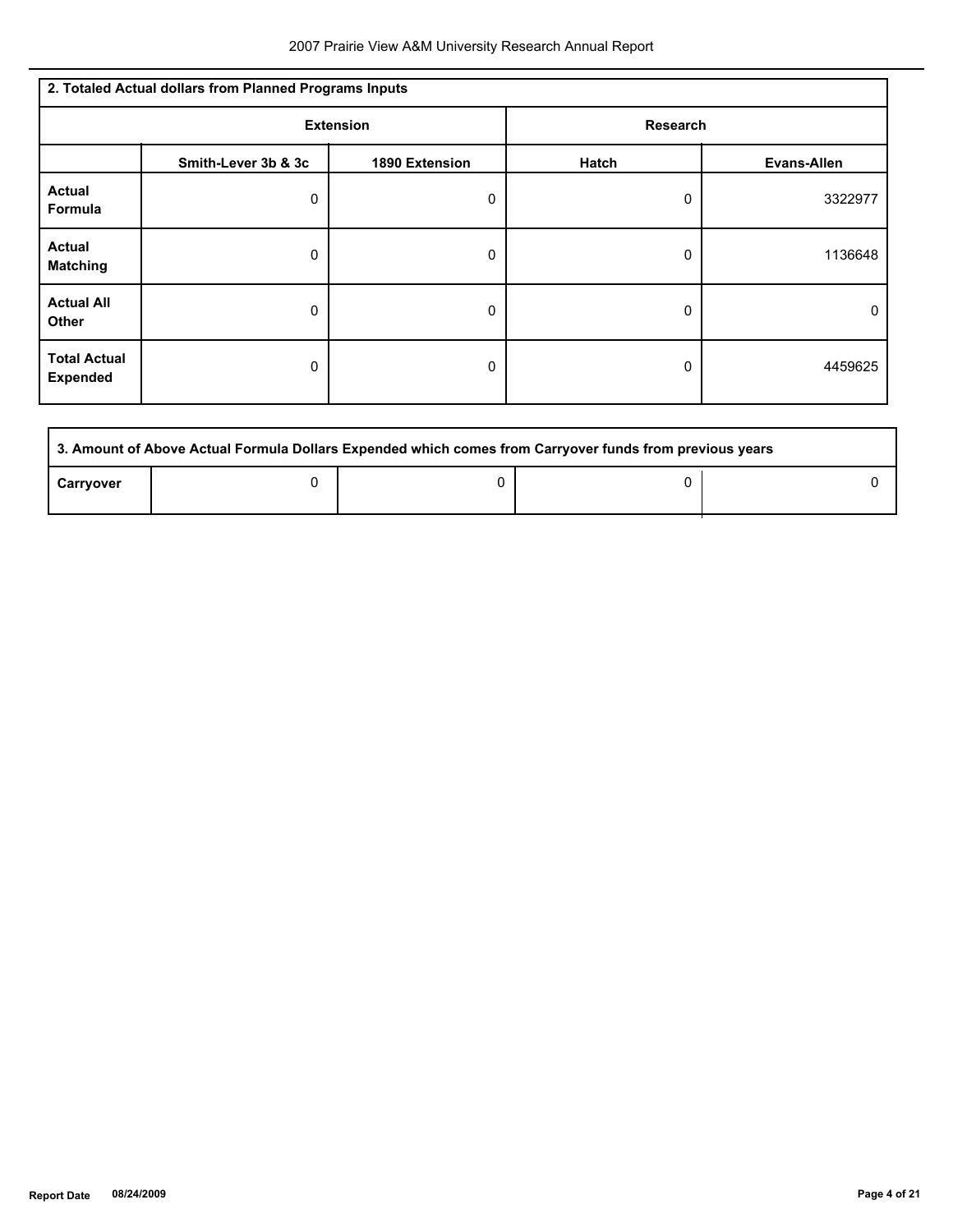# **V. Planned Program Table of Content**

| <b>S. NO.</b> | <b>PROGRAM NAME</b>             |
|---------------|---------------------------------|
|               | Food Systems                    |
| 2 I           | <b>Animal Systems</b>           |
|               | Plant and Environmental Systems |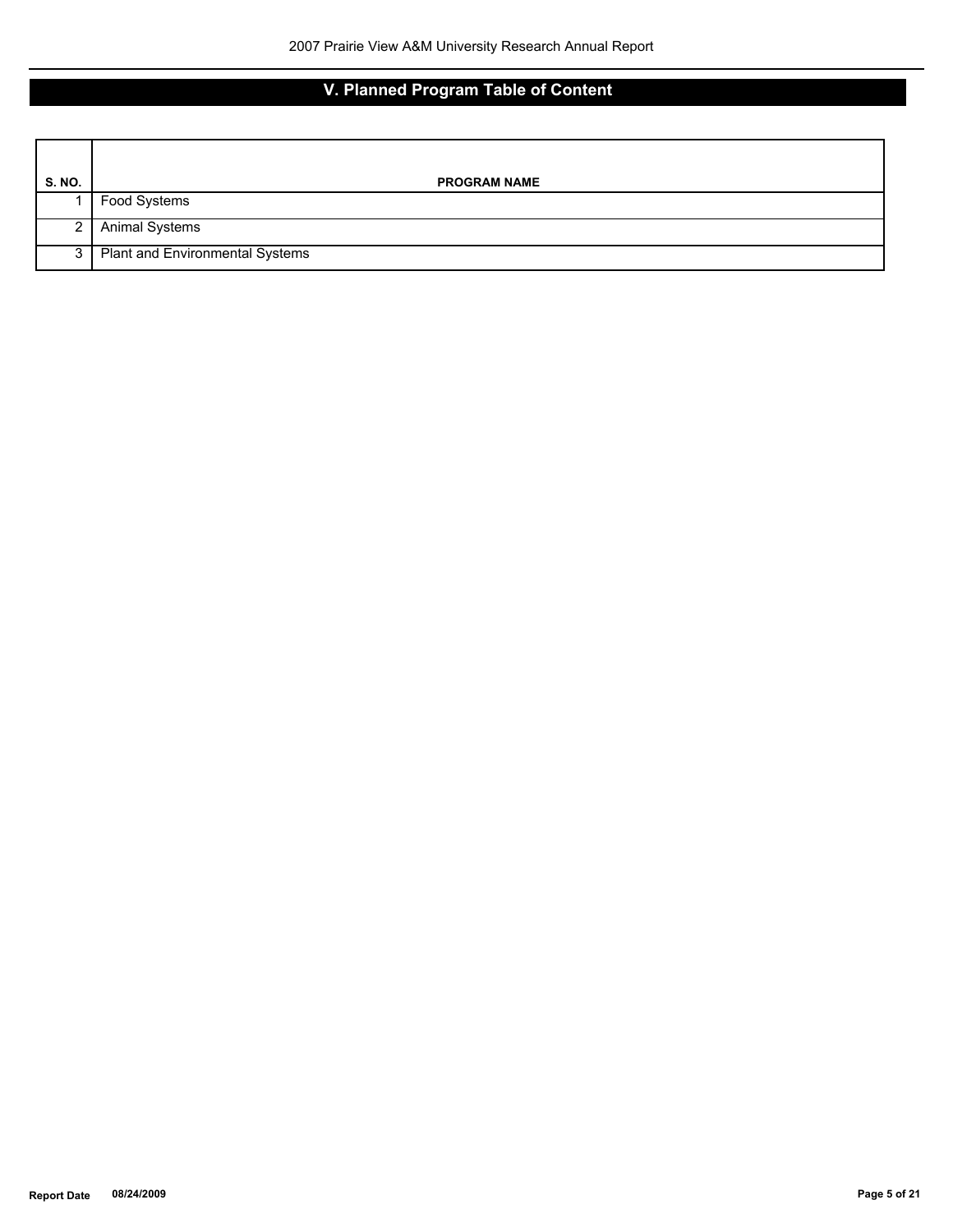## **Program #1**

# **V(A). Planned Program (Summary)**

## **1. Name of the Planned Program**

Food Systems

## **V(B). Program Knowledge Area(s)**

## **1. Program Knowledge Areas and Percentage**

| KA<br>Code | <b>Knowledge Area</b>                                                                                   | %1862<br><b>Extension</b> | %1890<br><b>Extension</b> | %1862<br><b>Research</b> | %1890<br>Research |
|------------|---------------------------------------------------------------------------------------------------------|---------------------------|---------------------------|--------------------------|-------------------|
| 501        | New and Improved Food Processing Technologies                                                           |                           |                           |                          | 10%               |
| 502        | New and Improved Food Products                                                                          |                           |                           |                          | 10%               |
| 503        | Quality Maintenance in Storing and Marketing Food<br>Products                                           |                           |                           |                          | 10%               |
| 701        | Nutrient Composition of Food                                                                            |                           |                           |                          | 10%               |
| 702        | Requirements and Function of Nutrients and Other<br><b>Food Components</b>                              |                           |                           |                          | 10%               |
| 703        | Nutrition Education and Behavior                                                                        |                           |                           |                          | <b>20%</b>        |
| 711        | Ensure Food Products Free of Harmful Chemicals,<br>Including Residues from Agricultural and Other Sourc |                           |                           |                          | 20%               |
| 712        | Protect Food from Contamination by Pathogenic                                                           |                           |                           |                          | 10%               |
|            | Microorganisms, Parasites, and Naturally Occuring                                                       |                           |                           |                          |                   |
|            | Toxi                                                                                                    |                           |                           |                          |                   |
|            | Total                                                                                                   |                           |                           |                          | 100%              |

# **V(C). Planned Program (Inputs)**

## **1. Actual amount of professional FTE/SYs expended this Program**

| <b>Year: 2007</b> | <b>Extension</b> |      | <b>Research</b> |      |
|-------------------|------------------|------|-----------------|------|
|                   | 1862             | 1890 | 1862            | 1890 |
| Plan              | 0.0              | 0.0  | 0.0             | 15.6 |
| <b>Actual</b>     | 0.0              | 0.0  | 0.0             | 11.3 |

## **2. Actual dollars expended in this Program (includes Carryover Funds from previous years)**

| <b>Extension</b>    |                | Research       |                |
|---------------------|----------------|----------------|----------------|
| Smith-Lever 3b & 3c | 1890 Extension | <b>Hatch</b>   | Evans-Allen    |
|                     | 0              | $\Omega$       | 991569         |
| 1862 Matching       | 1890 Matching  | 1862 Matching  | 1890 Matching  |
|                     | $\Omega$       | $\Omega$       | 307746         |
| 1862 All Other      | 1890 All Other | 1862 All Other | 1890 All Other |
|                     | 0              | 0              | O              |

# **V(D). Planned Program (Activity)**

**1. Brief description of the Activity**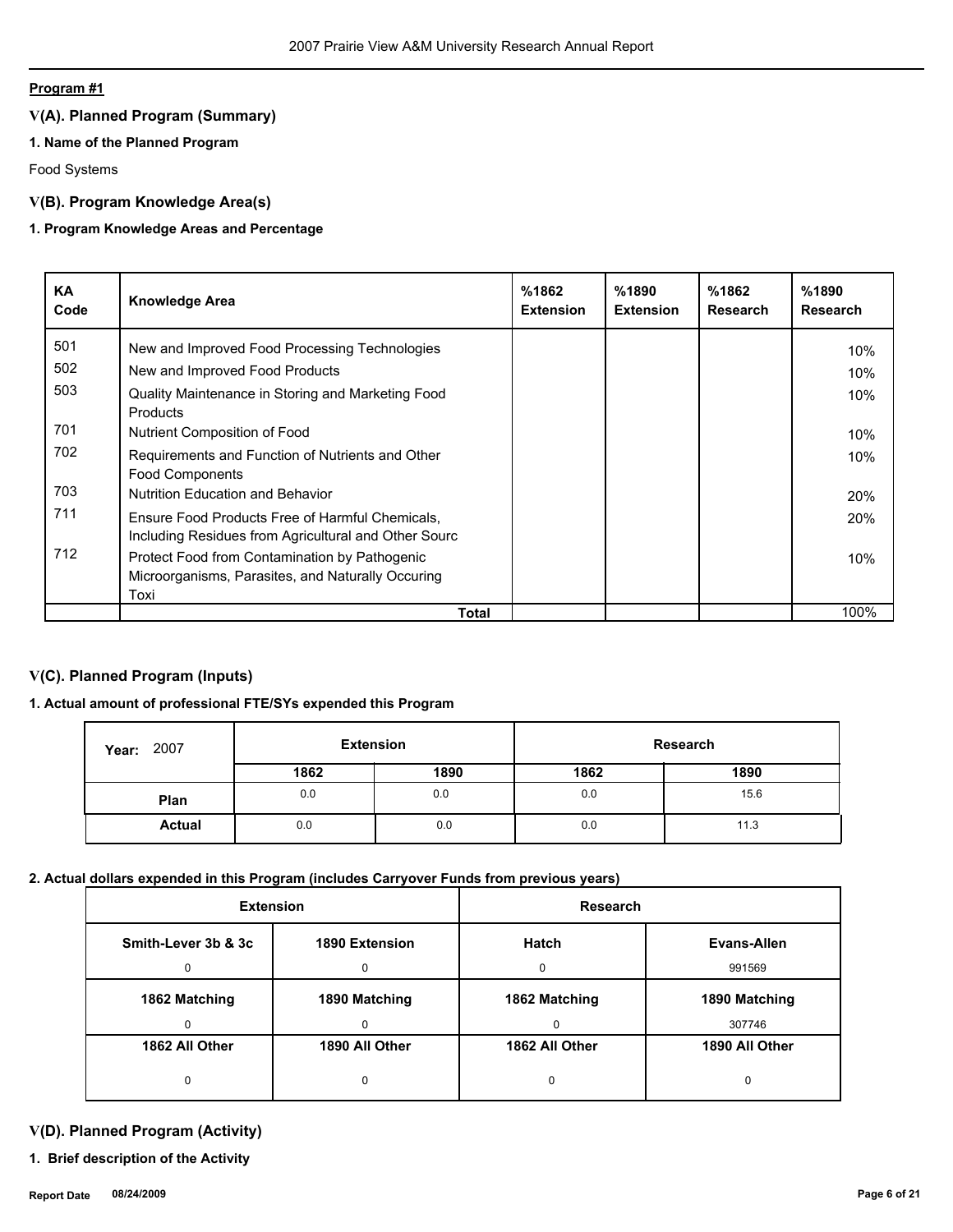Conduct research experiments that will:

-develop methods for enhancing the quality of food and food products.

-examine strategies for mitigating the transmission of natural food borne pathogens.

 -examine methods for the reduction of natural and introduced toxicants (eg. antibiotics in milk and Salmonella) in foods and feed.

-examine nutrient quality enhancement of food and food products.

-examine mehancisms involved in nutrient utilization and diseases.

-evaluate strategies for minimizing the tranfer of microbial pathogens during food handling.

-evaluate strategies for translating nutrition knowledge into better food selection.

### **2. Brief description of the target audience**

 The primarily targeted audience are the underserved population living in the surrounding counties and the Northwest Houston Corridor.This population is dominated by Hispanics and African-Americans.Also, this area has been designated by the State of Texas as Prairie View A&M University's service area.

## **V(E). Planned Program (Outputs)**

#### **1. Standard output measures**

## **Target for the number of persons (contacts) reached through direct and indirect contact methods**

|      | <b>Direct Contacts</b><br><b>Adults</b> | <b>Indirect Contacts</b><br><b>Adults</b> | <b>Direct Contacts</b><br>Youth | <b>Indirect Contacts</b><br>Youth |
|------|-----------------------------------------|-------------------------------------------|---------------------------------|-----------------------------------|
| Year | Target                                  | Target                                    | <b>Target</b>                   | <b>Target</b>                     |
| Plan | 250                                     | 750                                       | 200                             | 300                               |
| 2007 | 200                                     | 500                                       | 200                             | 300                               |

#### **2. Number of Patent Applications Submitted (Standard Research Output)**

## **Patent Applications Submitted**

**Plan:** 0 **Year Target**

2007 : 2

#### **Patents listed**

Mora-Gutierrez, Adela nd Gurin, Michael H. 2007. Nanoemulsion compositions and methods of use thereof. Patent Application Publication US 2007/0085058.

Mora-Gutierrez, Adela and Gurin, Michael H. 2007. Bioactive complex compositions and methods of use thereof. Patent Application Publication. US 2007/0085059

## **3. Publications (Standard General Output Measure)**

|                     | Number of Peer Reviewed Publications |          |       |
|---------------------|--------------------------------------|----------|-------|
|                     | <b>Extension</b>                     | Research | Total |
| <b>Plan</b><br>2007 | $\mathbf{U}$                         | 8        | 8     |

## **V(F). State Defined Outputs**

# **Output Target**

# **Output #1**

# **Output Measure**

● -peer review publications. -external funding. -workshops. -presentations. -graduate and undergraduate matribulation.

| Year | <b>Target</b> | Actual |
|------|---------------|--------|
| 2007 |               | 5      |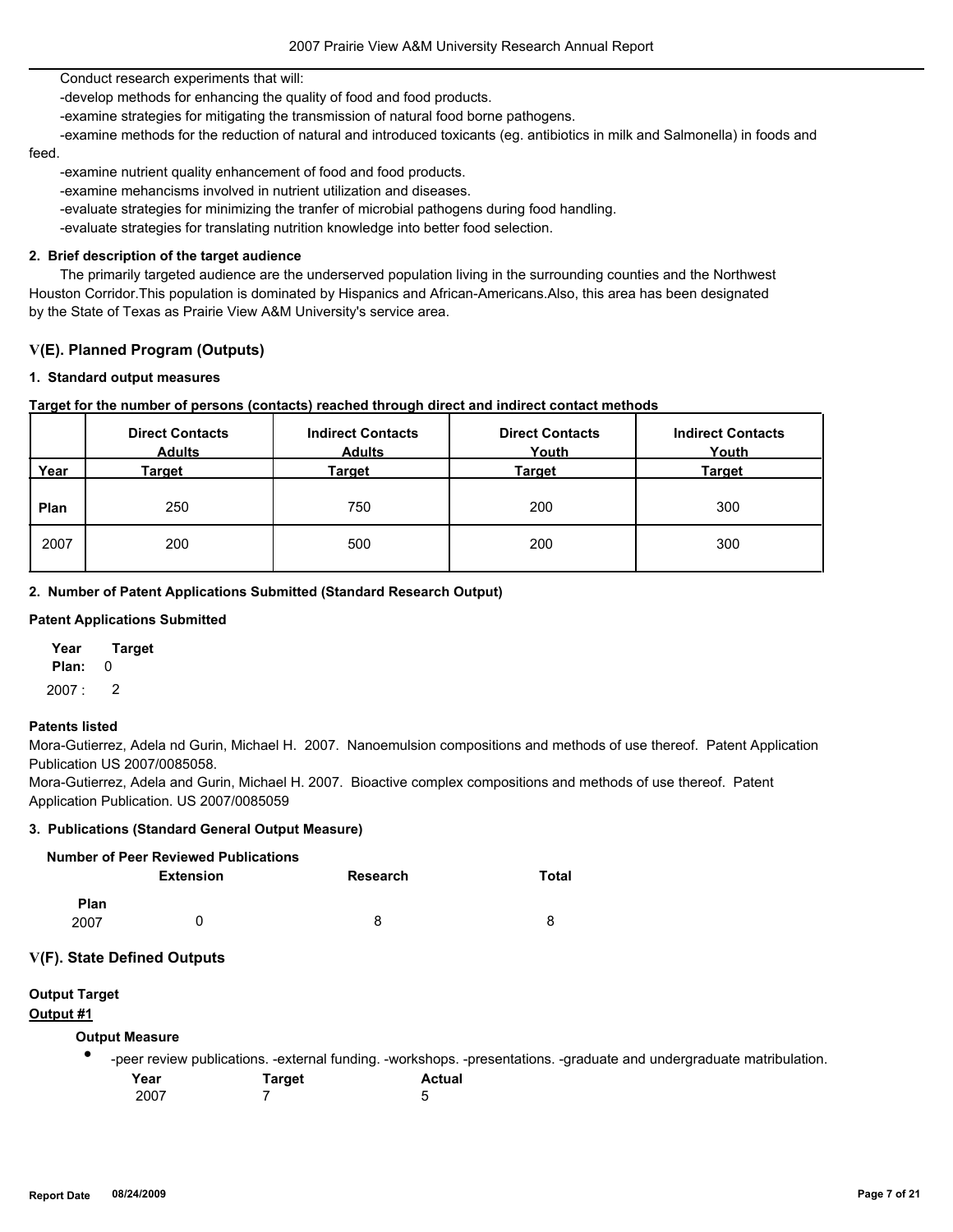# **V(G). State Defined Outcomes**

# **V. State Defined Outcomes Table of Content**

| O No. | <b>Outcome Name</b>                                                                                                                                                                                                                                                                                                                                                                                                                                                                                                             |
|-------|---------------------------------------------------------------------------------------------------------------------------------------------------------------------------------------------------------------------------------------------------------------------------------------------------------------------------------------------------------------------------------------------------------------------------------------------------------------------------------------------------------------------------------|
|       | -Commercialization of methods/technology for improving the quality, safety and use of food and food products for the<br>reduction of obesity, food borne illnesses and other nutritionally related diseases. -Nutrition/exercise intervention<br>programs leading to a reduction in obesity. -Increase in the dissemination and use of research based information<br>into newsletters and incorporation into extension and other programs leading to a reduction in nutrition related and<br>food borne diseases and illnesses. |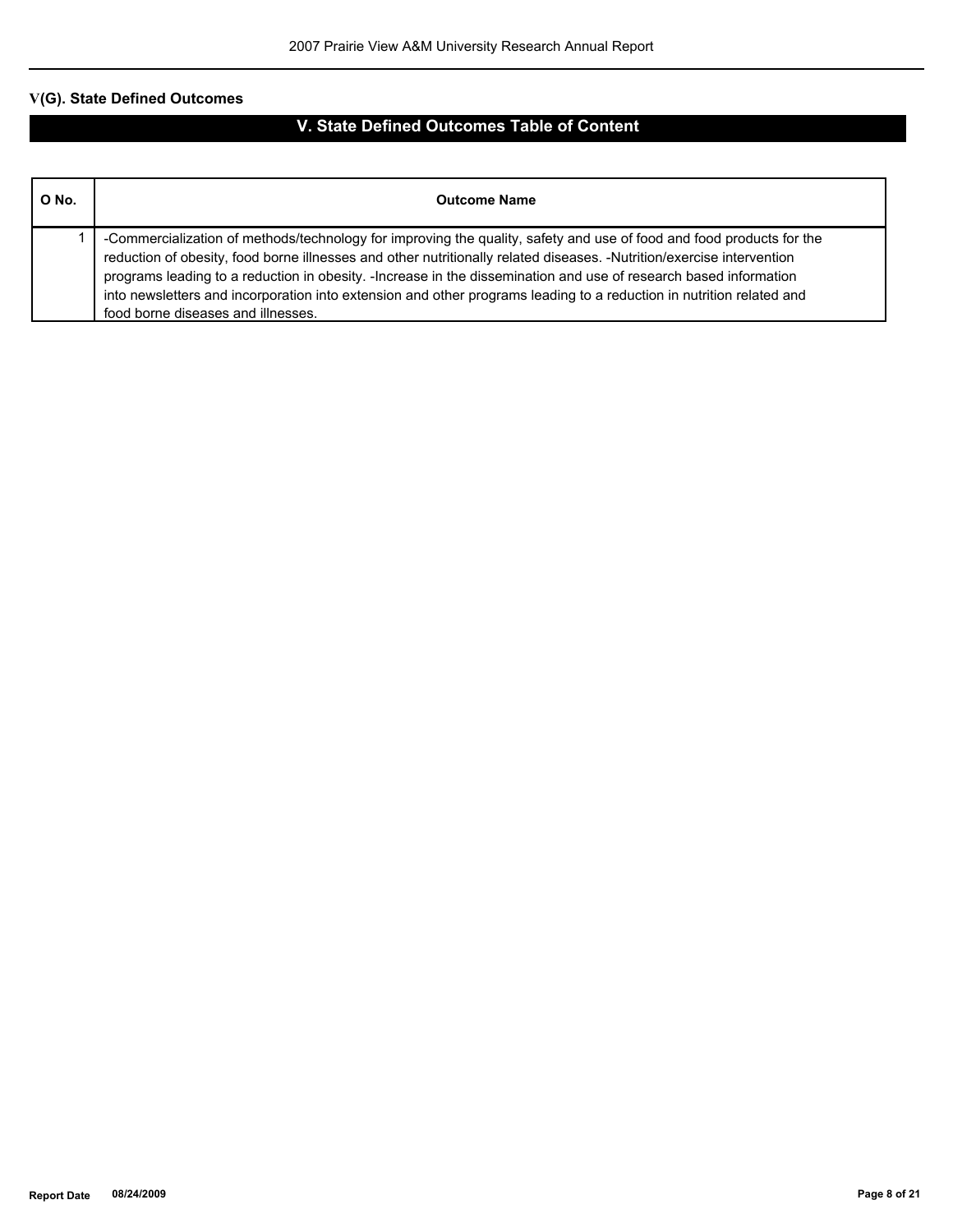## **Outcome #1**

#### **1. Outcome Measures**

-Commercialization of methods/technology for improving the quality, safety and use of food and food products for the reduction of obesity, food borne illnesses and other nutritionally related diseases. -Nutrition/exercise intervention programs leading to a reduction in obesity. -Increase in the dissemination and use of research based information into newsletters and incorporation into extension and other programs leading to a reduction in nutrition related and food borne diseases and illnesses.

#### **2. Associated Institution Types**

•1890 Research

#### **3a. Outcome Type:**

Change in Condition Outcome Measure

#### **3b. Quantitative Outcome**

| Year | <b>Quantitative Target</b> | <b>Actual</b> |
|------|----------------------------|---------------|
| 2007 |                            |               |

#### **3c. Qualitative Outcome or Impact Statement**

## **Issue (Who cares and Why)**

The consuming public.

#### **What has been done**

Developed information briefs.

#### **Results**

Public awareness.

#### **4. Associated Knowledge Areas**

| <b>KA Code</b> | <b>Knowledge Area</b>                                                                                   |
|----------------|---------------------------------------------------------------------------------------------------------|
| 702            | Requirements and Function of Nutrients and Other Food Components                                        |
| 712            | Protect Food from Contamination by Pathogenic Microorganisms, Parasites, and Naturally Occuring<br>Toxi |
| 502            | New and Improved Food Products                                                                          |
| 711            | Ensure Food Products Free of Harmful Chemicals, Including Residues from Agricultural and Other<br>Sourc |
| 501            | New and Improved Food Processing Technologies                                                           |
| 503            | Quality Maintenance in Storing and Marketing Food Products                                              |
| 701            | Nutrient Composition of Food                                                                            |
| 703            | <b>Nutrition Education and Behavior</b>                                                                 |

## **V(H). Planned Program (External Factors)**

#### **External factors which affected outcomes**

- Appropriations changes
- Competing Public priorities
- Populations changes (immigration,new cultural groupings,etc.)
- Other (Program Direction)

#### **Brief Explanation**

State funding to achieve matching requirement was not met.Competing priorities for use of funds.Refocusing of research priorities to reflect changing needs of stakeholders.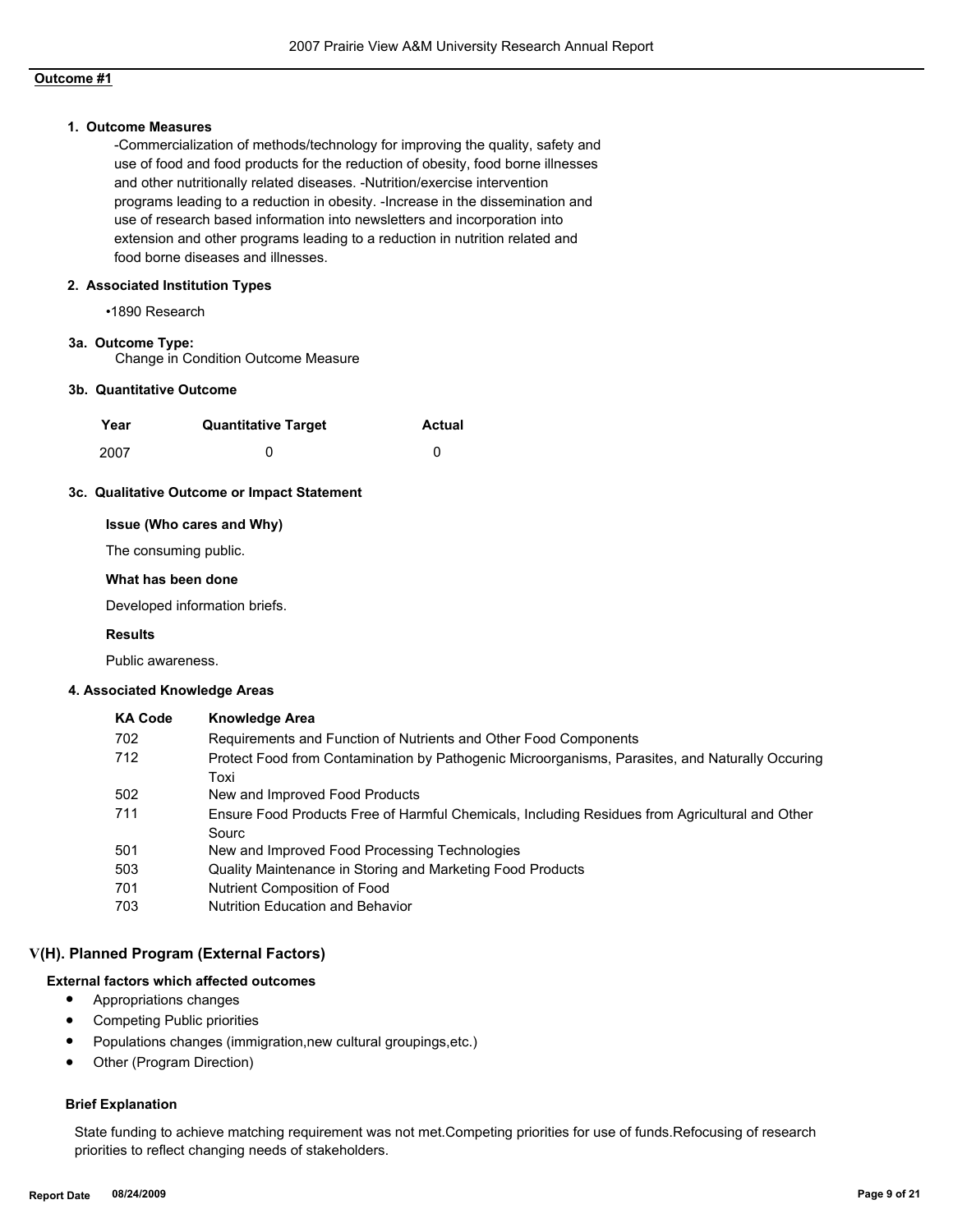## **V(I). Planned Program (Evaluation Studies and Data Collection)**

## **1. Evaluation Studies Planned**

- During (during program)
- Other (Annual Evaluation)

#### **Evaluation Results**

Evaluation result indicate that the program is addressing relevant issues.However, actual accomplishments have not reached the desired level as predicted due to mitigating circumstances and human capital constraints.

#### **Key Items of Evaluation**

The food systems focus group are currently working on a number of relevant food safety/quality issues.However, resource constraints, primarily human capital, have limited the outcome at this point.Projections, however, for the future include the addition of new staff that will enhance the human capital capacity of the group.This will increase the ability of the group to acclerate the process of achieving results desired.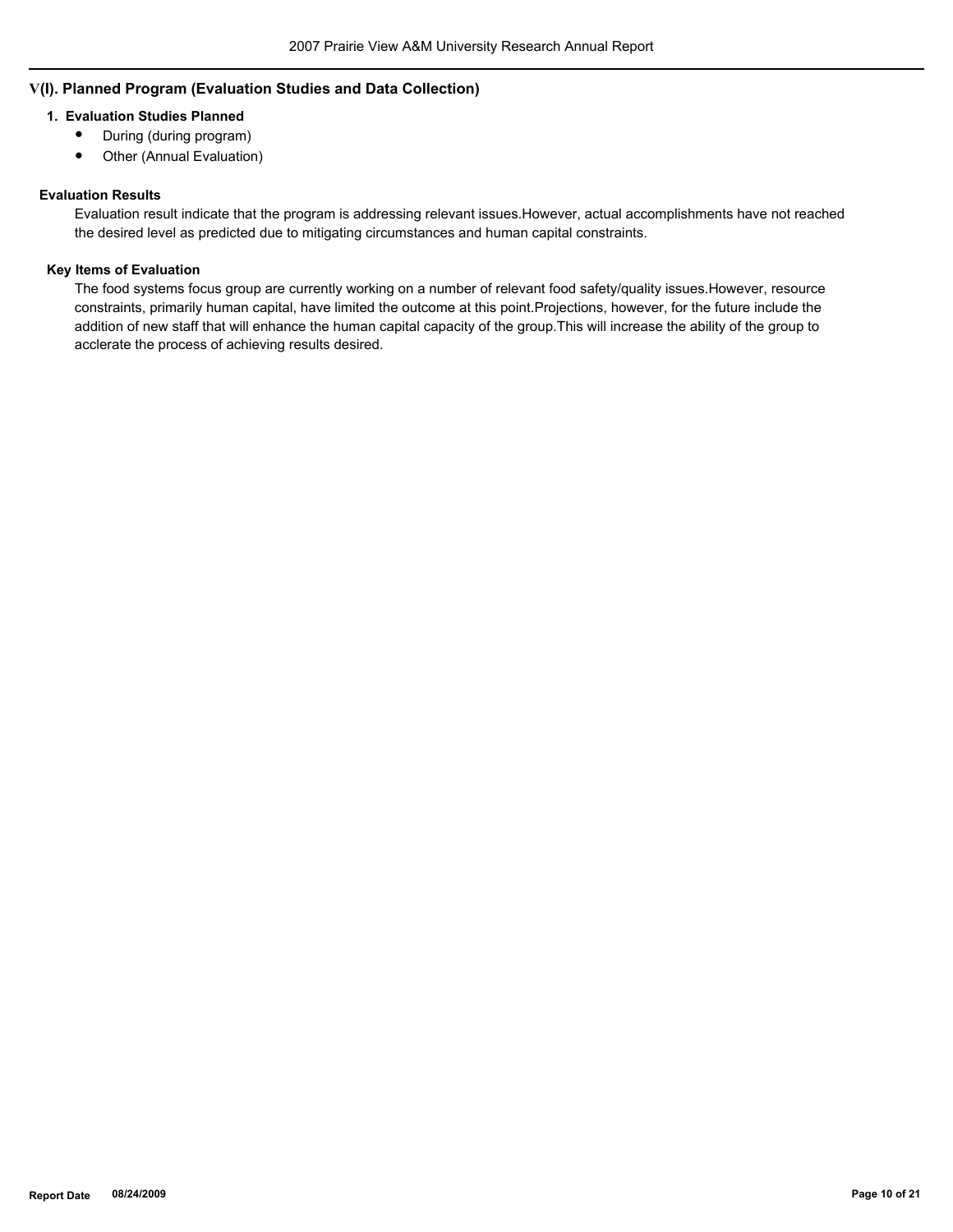## **Program #2**

# **V(A). Planned Program (Summary)**

## **1. Name of the Planned Program**

Animal Systems

## **V(B). Program Knowledge Area(s)**

## **1. Program Knowledge Areas and Percentage**

| KA<br>Code | <b>Knowledge Area</b>                     | %1862<br><b>Extension</b> | %1890<br><b>Extension</b> | %1862<br>Research | %1890<br>Research |
|------------|-------------------------------------------|---------------------------|---------------------------|-------------------|-------------------|
| 301        | Reproductive Performance of Animals       |                           |                           |                   | 10%               |
| 302        | <b>Nutrient Utilization in Animals</b>    |                           |                           |                   | 10%               |
| 303        | Genetic Improvement of Animals            |                           |                           |                   | 10%               |
| 304        | Animal Genome                             |                           |                           |                   | 20%               |
| 305        | Animal Physiological Processes            |                           |                           |                   | 10%               |
| 307        | Animal Management Systems                 |                           |                           |                   | 20%               |
| 308        | Improved Animal Products (Before Harvest) |                           |                           |                   | 10%               |
| 313        | Internal Parasites in Animals             |                           |                           |                   | 10%               |
|            | Total                                     |                           |                           |                   | 100%              |

## **V(C). Planned Program (Inputs)**

## **1. Actual amount of professional FTE/SYs expended this Program**

| 2007<br>Year: | <b>Extension</b> |      |      | Research |
|---------------|------------------|------|------|----------|
|               | 1862             | 1890 | 1862 | 1890     |
| Plan          | 0.0              | 0.0  | 0.0  | 20.8     |
| <b>Actual</b> | 0.0              | 0.0  | 0.0  | 20.5     |

## **2. Actual dollars expended in this Program (includes Carryover Funds from previous years)**

| <b>Extension</b>    |                | Research       |                |  |
|---------------------|----------------|----------------|----------------|--|
| Smith-Lever 3b & 3c | 1890 Extension | Hatch          | Evans-Allen    |  |
|                     |                |                | 542739         |  |
| 1862 Matching       | 1890 Matching  | 1862 Matching  | 1890 Matching  |  |
|                     |                | $\Omega$       | 692334         |  |
| 1862 All Other      | 1890 All Other | 1862 All Other | 1890 All Other |  |
|                     |                | 0              |                |  |

## **V(D). Planned Program (Activity)**

**1. Brief description of the Activity**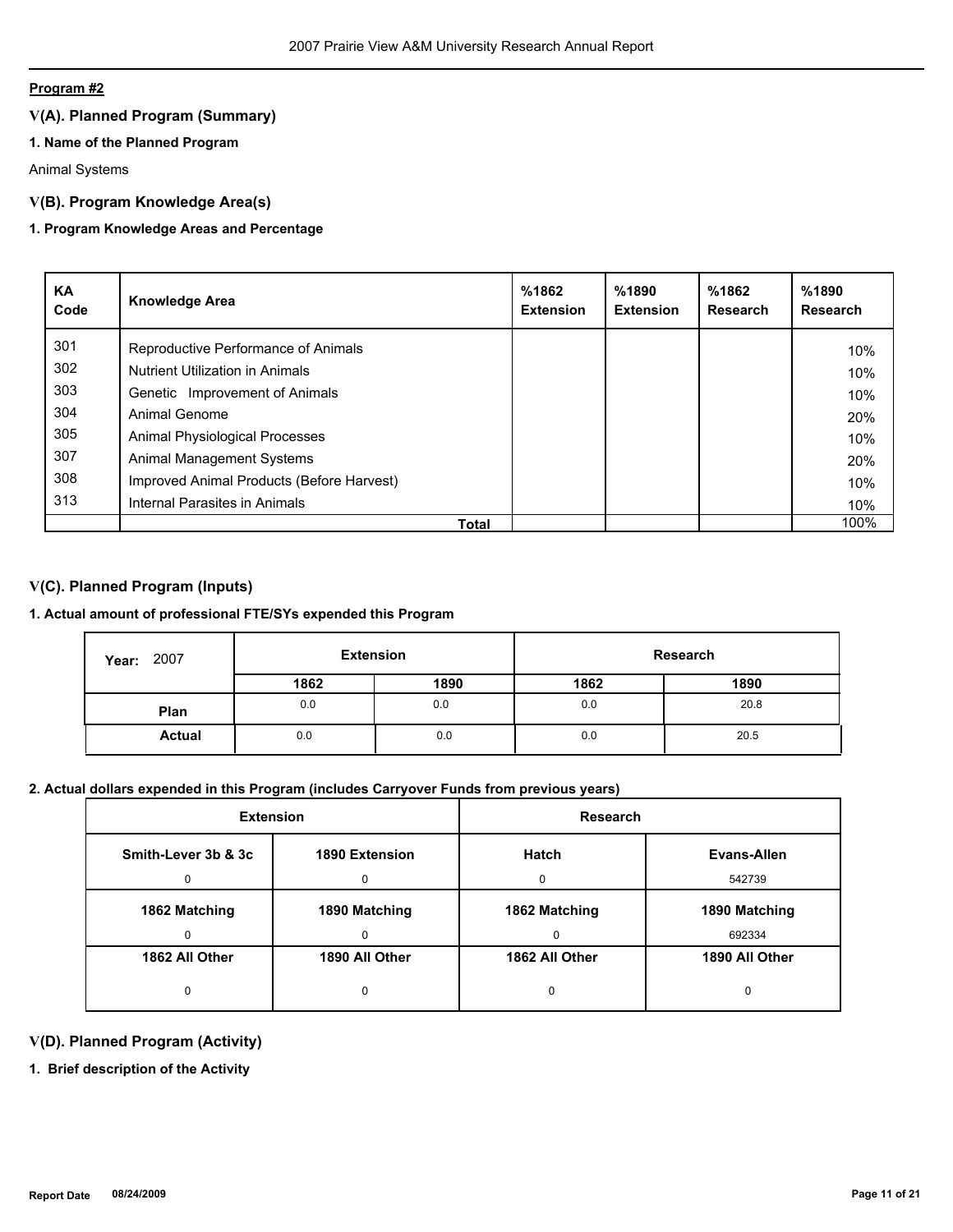Applied and basic scientific research goals are as follows:

1. Determine the efficiency of farm animal production systems through a combination of best management practices:

 a. Establish usefulness of various forage based production systems and establish farm profit margins for the Texas Gulf Coast region.

 . Increase livestock productivity on small acreage using forage based nutrient systems for livestock production, including improved Bermuda-grasses for hay and pastures, and co-grazing studies.

 2. Develop methods that will improve reproductive efficiency of farm animals and improved conditions for growth and well-being of animals:

 a. Define endocrine and paracine mechanisms which regulate uterine receptivity and support conceptus growth, endometrial attachment and placentation.

 . Identify the proteins carrying the carbohydrate recognition molecules on the endometrium that promote stable cell-cell interactions and facilitate placentation.

c. Investigate factors involved in sperm attachment within the female reproductive tract and their relationship to fertility levels.

 d. Utilize functional genomic approaches to understand the physiological mechanisms that influence reproduction, growth and efficiency of food producing animals.

e. Identify molecular markers for desirable traits, including disease and stress resistance.

#### **2. Brief description of the target audience**

 While the University's service area extend throughout Texas and the world, the University's target service area includes the Texas Gulf Coast Region.This includes the surrounding counties and includes the rapidly growing residential and commercial area known as the Northwest Houston Corridor as noted in the original Texas Plan.Therefore, problems associated with agricultural production systems, including those that exist at urban-agricultural interfaces and impact stakeholders will be addressed.

## **V(E). Planned Program (Outputs)**

#### **1. Standard output measures**

**Target for the number of persons (contacts) reached through direct and indirect contact methods**

|      | <b>Direct Contacts</b><br><b>Adults</b> | <b>Indirect Contacts</b><br><b>Adults</b> | <b>Direct Contacts</b><br>Youth | <b>Indirect Contacts</b><br>Youth |  |
|------|-----------------------------------------|-------------------------------------------|---------------------------------|-----------------------------------|--|
| Year | Target                                  | Target                                    | Target                          | Target                            |  |
| Plan | 500                                     | 250                                       | 35                              | 300                               |  |
| 2007 | 300                                     | 250                                       | 100                             | 200                               |  |

#### **2. Number of Patent Applications Submitted (Standard Research Output)**

#### **Patent Applications Submitted**

**Plan:** 0 **Year Target**  $2007: 0$ 

#### **Patents listed**

None.

## **3. Publications (Standard General Output Measure)**

|      | <b>Number of Peer Reviewed Publications</b> |          |       |
|------|---------------------------------------------|----------|-------|
|      | <b>Extension</b>                            | Research | Total |
| Plan |                                             |          |       |
| 2007 | <sup>n</sup>                                | 10       | 10    |

# **V(F). State Defined Outputs**

## **Output Target**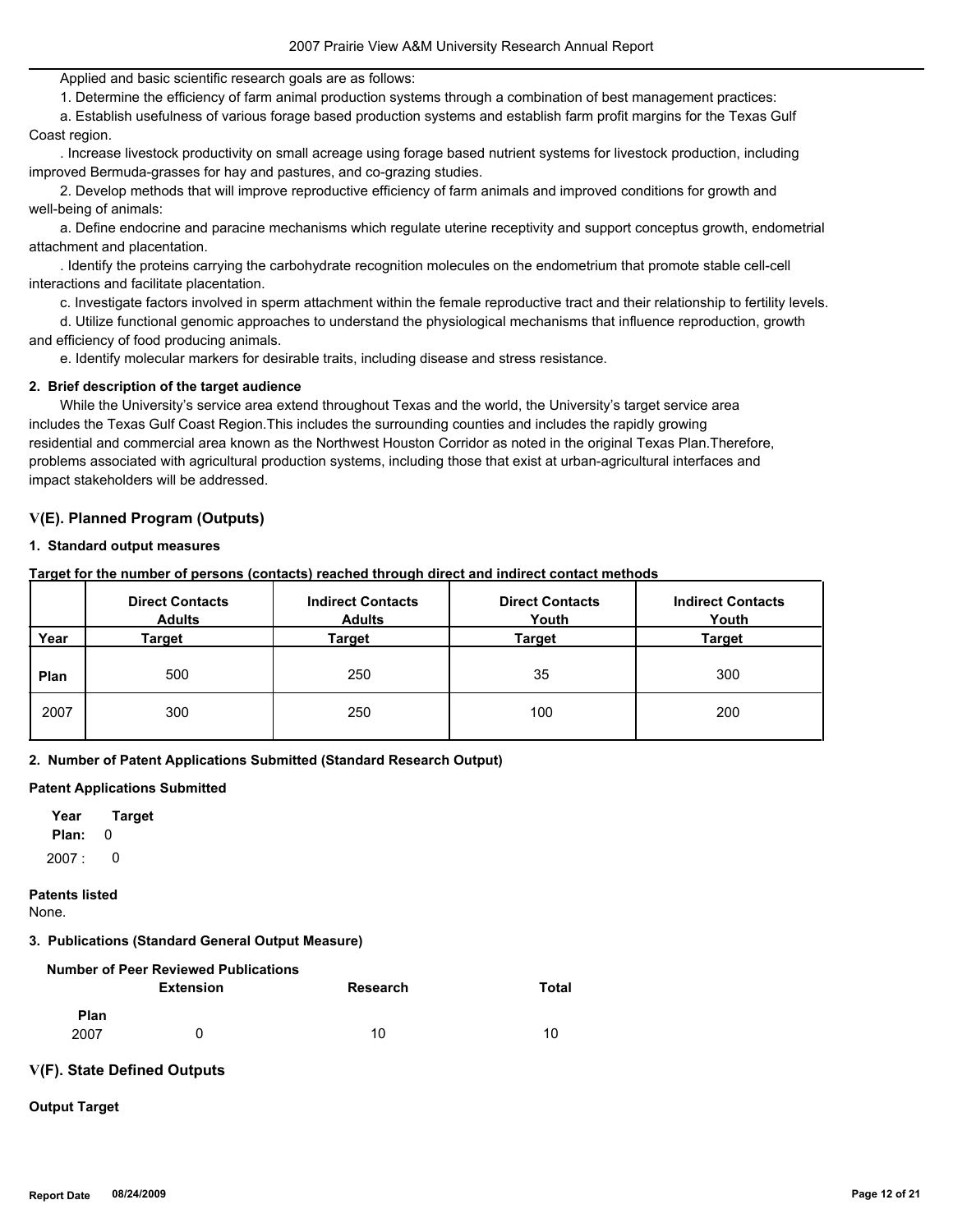# **Output #1**

## **Output Measure**

 $\bullet$ Increase in peer reviewed publications. Increase in competitive grants received by Faculty and Staff in the Animal Systems Group. Increase in graduate student enrollment and matriculation in the Animal Science Program. We anticipate a 5% increase over the previous 5 year base line in each of these categories.

| Year | <b>Target</b> | <b>Actual</b> |
|------|---------------|---------------|
| 2007 | b             | J             |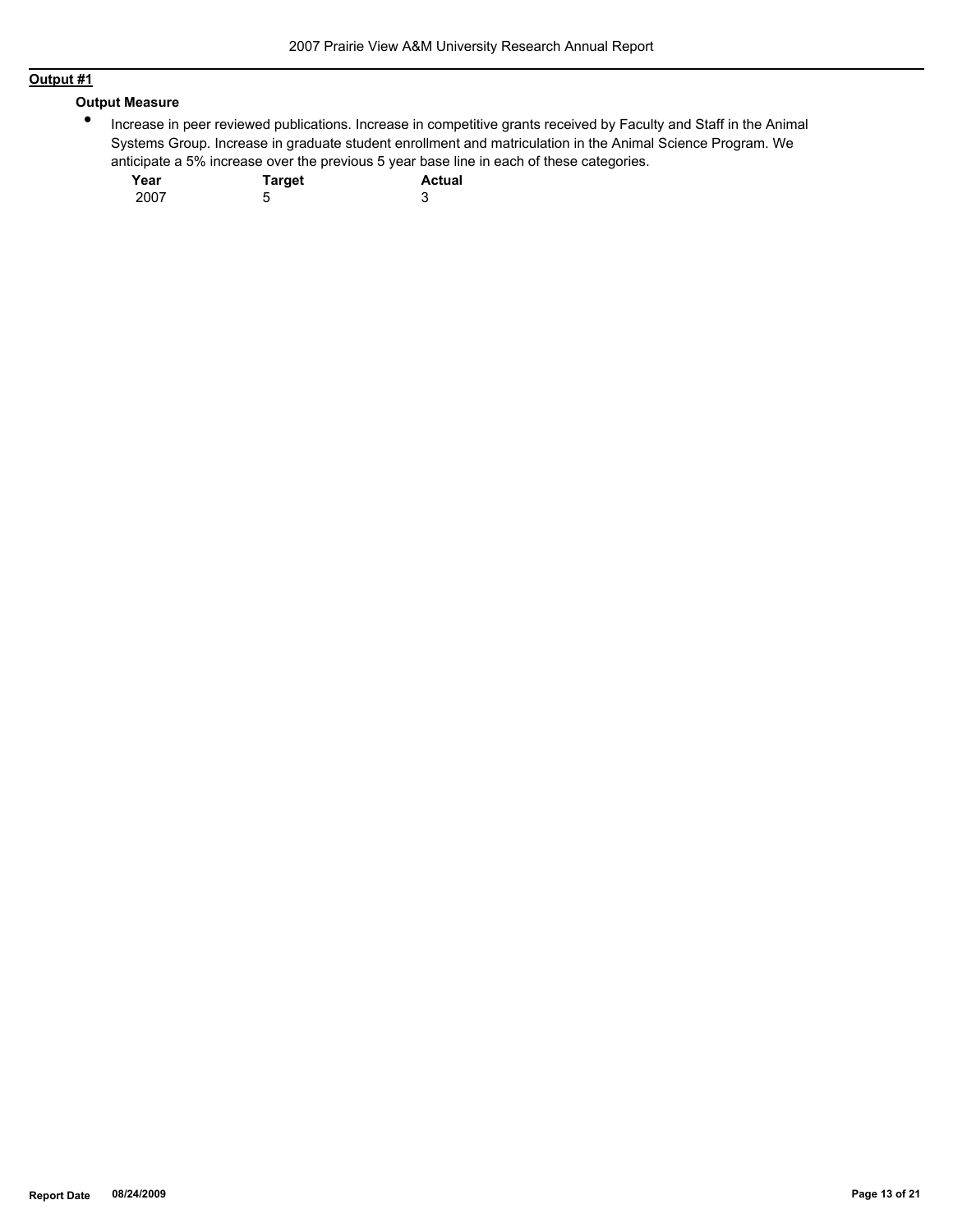# **V(G). State Defined Outcomes**

# **V. State Defined Outcomes Table of Content**

| O No. | <b>Outcome Name</b>                                                                                                                                                                                                                                                                                                                                                                                                                                                                                                                                                                                                                                                                                                                                                                                                                                                                                                                         |
|-------|---------------------------------------------------------------------------------------------------------------------------------------------------------------------------------------------------------------------------------------------------------------------------------------------------------------------------------------------------------------------------------------------------------------------------------------------------------------------------------------------------------------------------------------------------------------------------------------------------------------------------------------------------------------------------------------------------------------------------------------------------------------------------------------------------------------------------------------------------------------------------------------------------------------------------------------------|
|       | Improved reproduction efficiency and improved conditions for optimal growth and well-being of farm animals.<br>Availability of resources (demonstration/test plots, hay and pastures, co-grazing site, etc.) for use by research<br>scientists, graduate students and Extension personnel for research and teaching purposes. Availability of and<br>demonstrations using latest technology for research, demonstrations and teaching purposes for herd/farm record<br>systems, animal identification, etc. applicable to small landowners and other producers. A greater public<br>understanding of the principles of animal behavior, animal responses to their environment, and the biology of<br>reproduction and growth. Increased farm income and profitability by understanding production economics, profit<br>margins and clarifying marketing channels and timing .profitability. A more competitive livestock industry in Texas. |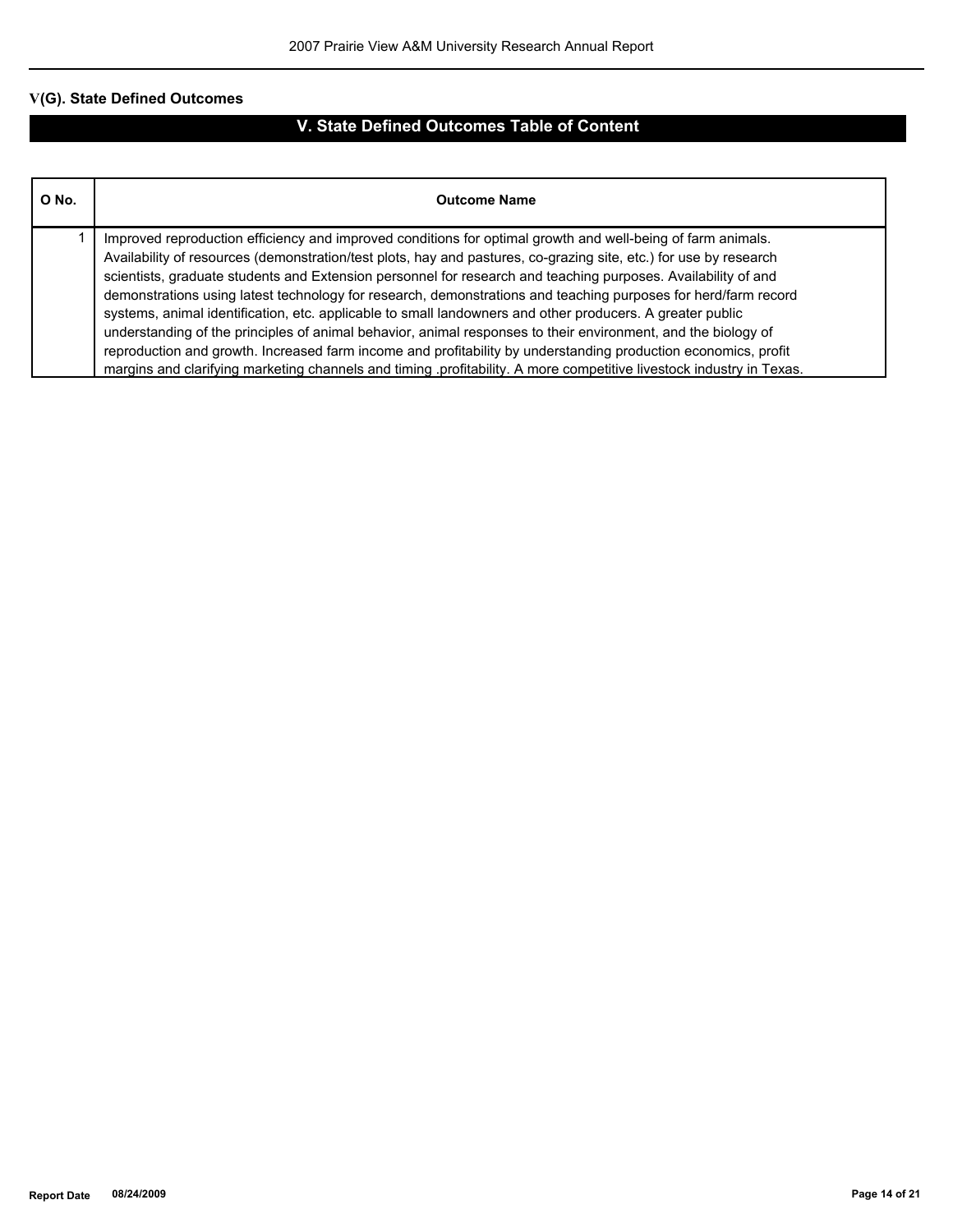## **Outcome #1**

#### **1. Outcome Measures**

Improved reproduction efficiency and improved conditions for optimal growth and well-being of farm animals. Availability of resources (demonstration/test plots, hay and pastures, co-grazing site, etc.) for use by research scientists, graduate students and Extension personnel for research and teaching purposes. Availability of and demonstrations using latest technology for research, demonstrations and teaching purposes for herd/farm record systems, animal identification, etc. applicable to small landowners and other producers. A greater public understanding of the principles of animal behavior, animal responses to their environment, and the biology of reproduction and growth. Increased farm income and profitability by understanding production economics, profit margins and clarifying marketing channels and timing .profitability. A more competitive livestock industry in Texas.

#### **2. Associated Institution Types**

•1890 Research

#### **3a. Outcome Type:**

Change in Action Outcome Measure

#### **3b. Quantitative Outcome**

| Year | <b>Quantitative Target</b> | <b>Actual</b> |
|------|----------------------------|---------------|
| 2007 |                            |               |

#### **3c. Qualitative Outcome or Impact Statement**

#### **Issue (Who cares and Why)**

The producers of farm animals.

#### **What has been done**

Genetic enhancement and parasite control.

#### **Results**

Genetic improvement and reduction in the incidencies of parasite outbreaks.

#### **4. Associated Knowledge Areas**

| <b>KA Code</b> | <b>Knowledge Area</b>                     |
|----------------|-------------------------------------------|
| 303            | Genetic Improvement of Animals            |
| 301            | Reproductive Performance of Animals       |
| 313            | Internal Parasites in Animals             |
| 308            | Improved Animal Products (Before Harvest) |
| 304            | Animal Genome                             |
| 302            | <b>Nutrient Utilization in Animals</b>    |
| 307            | <b>Animal Management Systems</b>          |
| 305            | <b>Animal Physiological Processes</b>     |

## **V(H). Planned Program (External Factors)**

### **External factors which affected outcomes**

- Natural Disasters (drought,weather extremes,etc.)
- **Economy**
- Appropriations changes
- Public Policy changes
- Competing Public priorities
- Populations changes (immigration,new cultural groupings,etc.)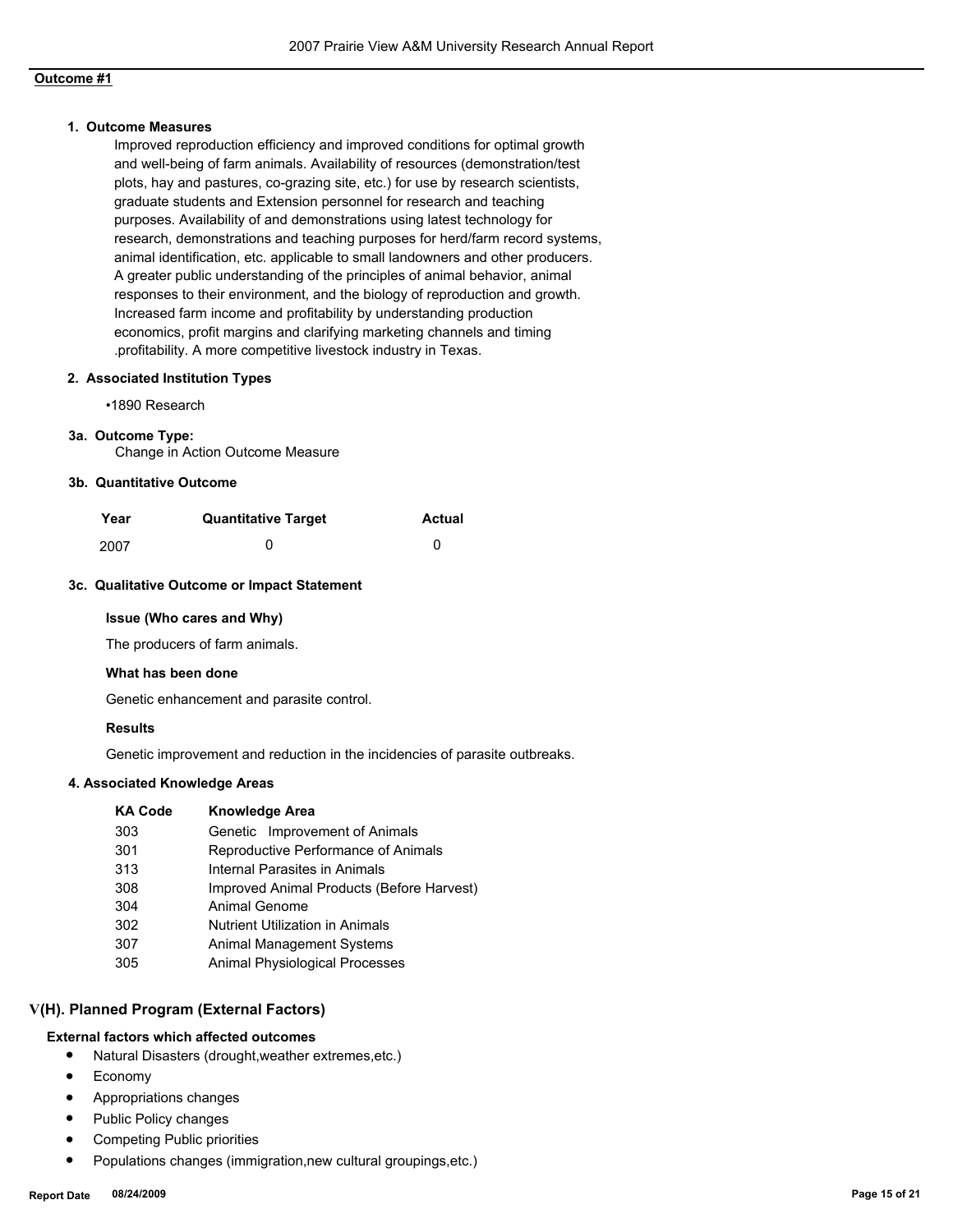#### **Brief Explanation**

Changes in competing priorities combined with decline in human capital.Additional constraints include physical facilities and laboratory equipment.

#### **V(I). Planned Program (Evaluation Studies and Data Collection)**

#### **1. Evaluation Studies Planned**

- During (during program)
- Other (Program Evaluation)

## **Evaluation Results**

Activities engage the continuous evaluation and feedback from participants and stakeholders.Additional input is received through extension personnel who maintain ongoing contact throughout the state with producers and/or interest groups.

#### **Key Items of Evaluation**

The animal system focus group are currently working on a number of relevant animal reproductive issues.However, resource constraints, primarily human capital, have limited the outcome at this point.Projections, however, for the future include the addition of new staff that will enhance the human capital capacity of the group.This will increase the ability of the group to acclerate the process of achieving results desired.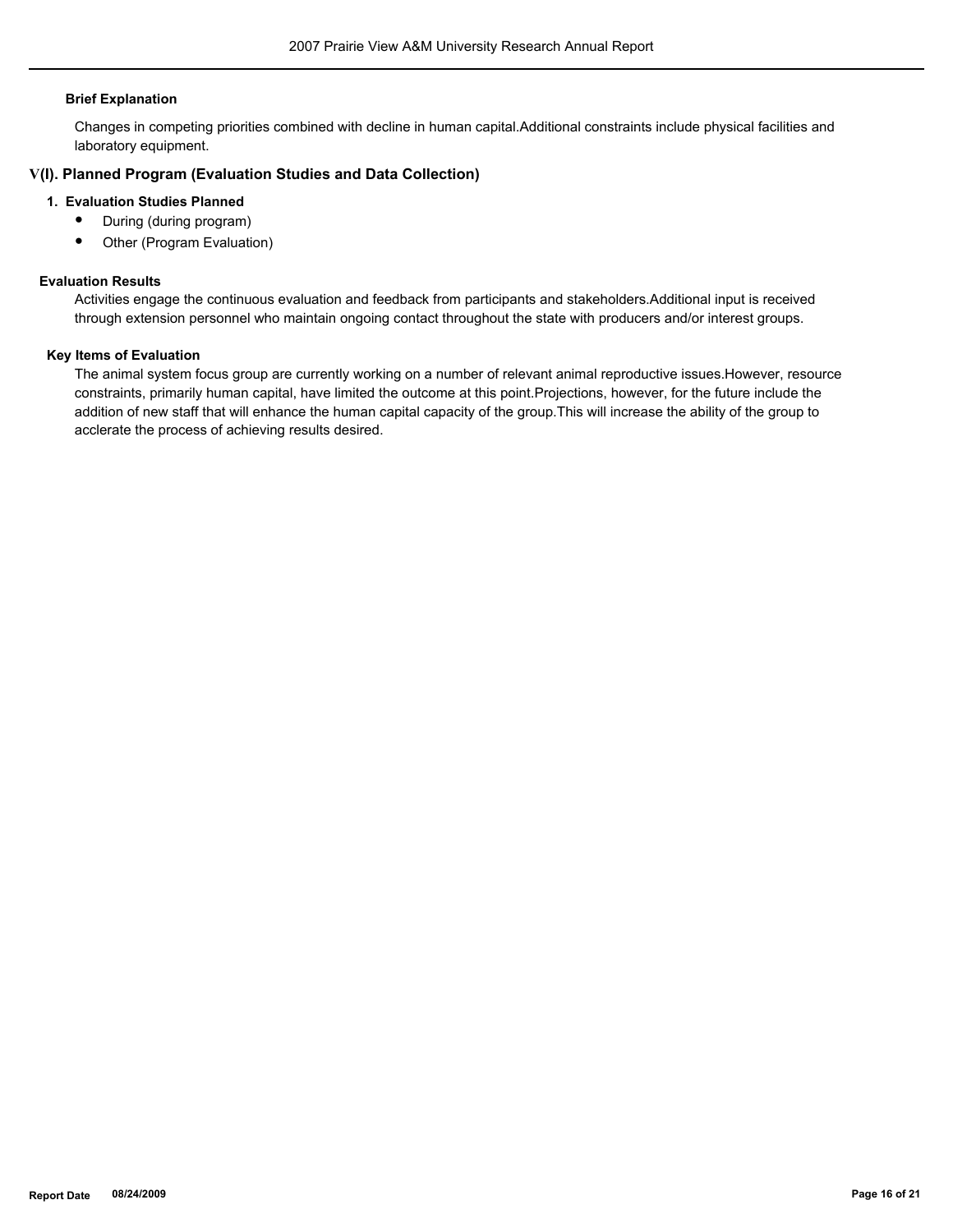## **Program #3**

# **V(A). Planned Program (Summary)**

## **1. Name of the Planned Program**

Plant and Environmental Systems

## **V(B). Program Knowledge Area(s)**

## **1. Program Knowledge Areas and Percentage**

| <b>KA</b><br>Code | <b>Knowledge Area</b>                                 | %1862<br><b>Extension</b> | %1890<br><b>Extension</b> | %1862<br><b>Research</b> | %1890<br><b>Research</b> |
|-------------------|-------------------------------------------------------|---------------------------|---------------------------|--------------------------|--------------------------|
| 102               | Soil, Plant, Water, Nutrient Relationships            |                           |                           |                          | 10%                      |
| 103               | Management of Saline and Sodic Soils and Salinity     |                           |                           |                          | 10%                      |
| 104               | Protect Soil from Harmful Effects of Natural Elements |                           |                           |                          | 10%                      |
| 112               | Watershed Protection and Management                   |                           |                           |                          | 10%                      |
| 131               | Alternative Uses of Land                              |                           |                           |                          | 10%                      |
| 132               | Weather and Climate                                   |                           |                           |                          | 10%                      |
| 133               | <b>Pollution Prevention and Mitigation</b>            |                           |                           |                          | 10%                      |
| 201               | Plant Genome, Genetics, and Genetic Mechanisms        |                           |                           |                          | 10%                      |
| 202               | <b>Plant Genetic Resources</b>                        |                           |                           |                          | 10%                      |
| 206               | <b>Basic Plant Biology</b>                            |                           |                           |                          | 10%                      |
|                   | Total                                                 |                           |                           |                          | 100%                     |

## **V(C). Planned Program (Inputs)**

## **1. Actual amount of professional FTE/SYs expended this Program**

| 2007<br>Year: | <b>Extension</b> |      |      | Research |
|---------------|------------------|------|------|----------|
|               | 1862             | 1890 | 1862 | 1890     |
| Plan          | 0.0              | 0.0  | 0.0  | 15.6     |
| <b>Actual</b> | 0.0              | 0.0  | 0.0  | 15.4     |

# **2. Actual dollars expended in this Program (includes Carryover Funds from previous years)**

| <b>Extension</b>    |                | <b>Research</b> |                |
|---------------------|----------------|-----------------|----------------|
| Smith-Lever 3b & 3c | 1890 Extension | <b>Hatch</b>    | Evans-Allen    |
|                     | 0              | <sup>0</sup>    | 1788669        |
| 1862 Matching       | 1890 Matching  | 1862 Matching   | 1890 Matching  |
|                     | $\Omega$       | $\Omega$        | 136568         |
| 1862 All Other      | 1890 All Other | 1862 All Other  | 1890 All Other |
|                     | 0              | 0               | 0              |

## **V(D). Planned Program (Activity)**

**1. Brief description of the Activity**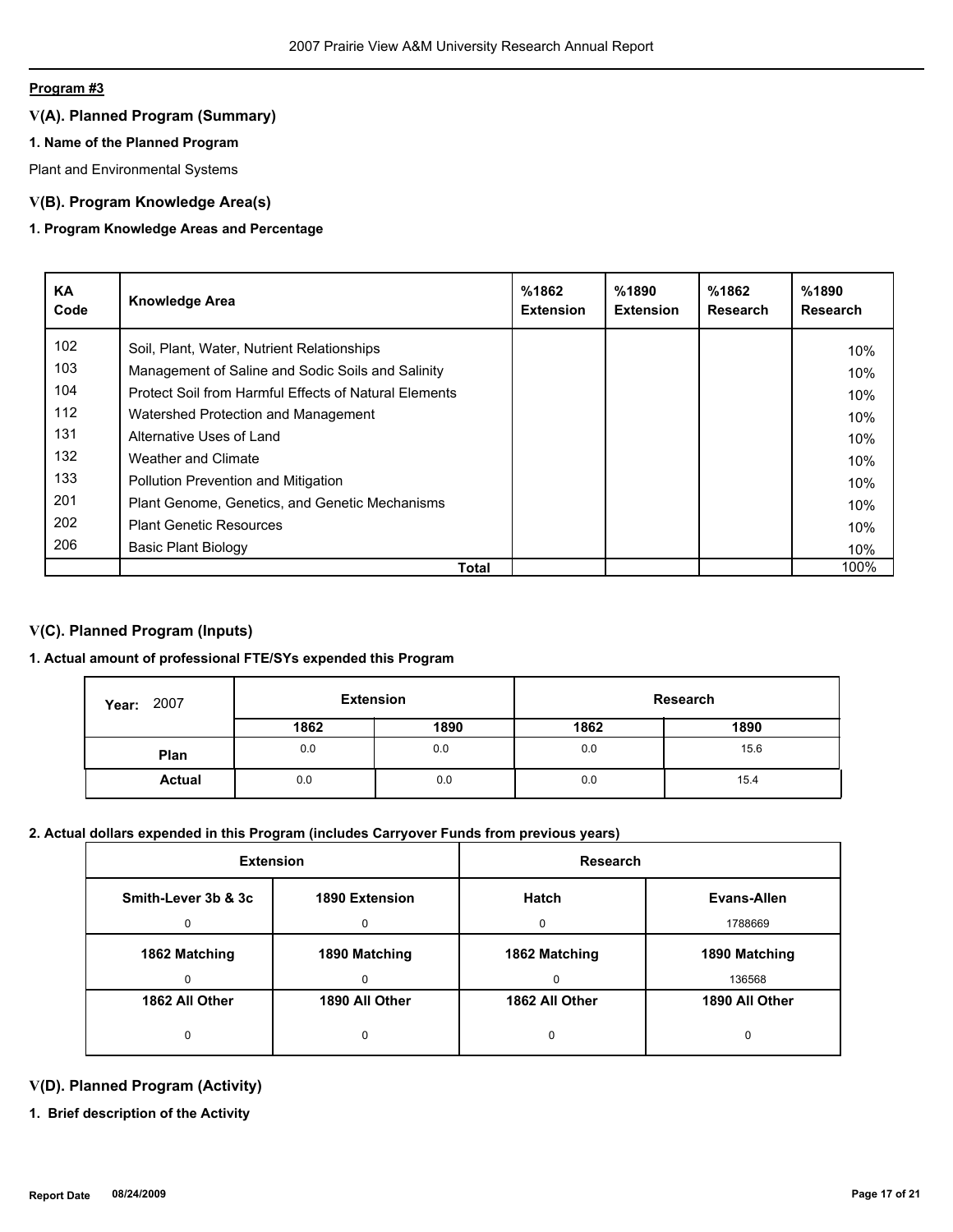1. Newsletters.

2. Publications (journals, articles).

3. Abstracts.

4. Presentations (scientific conferences, workshops, seminars).

5. digital media (video, MP3 JPEG, GIFF) of project work.

6.Audio (recordings, radio, TV excerpts).

## **2. Brief description of the target audience**

One-on-one interaction in field and lab project areas will highlight the research efforts.Extension is the end product of the integrated work within the research, teaching, and extension model.

## **V(E). Planned Program (Outputs)**

### **1. Standard output measures**

## **Target for the number of persons (contacts) reached through direct and indirect contact methods**

|      | <b>Direct Contacts</b><br><b>Adults</b> | <b>Indirect Contacts</b><br><b>Adults</b> | <b>Direct Contacts</b><br>Youth | <b>Indirect Contacts</b><br>Youth |
|------|-----------------------------------------|-------------------------------------------|---------------------------------|-----------------------------------|
| Year | Target                                  | Target                                    | Target                          | <b>Target</b>                     |
| Plan | 15                                      | 200                                       | 40                              | 200                               |
| 2007 | 50                                      | 200                                       | 75                              | 100                               |

**2. Number of Patent Applications Submitted (Standard Research Output)**

## **Patent Applications Submitted**

**Plan:** 1 **Year Target** 2007 : 0

#### **Patents listed**

#### **3. Publications (Standard General Output Measure)**

|      | Number of Peer Reviewed Publications |          |       |
|------|--------------------------------------|----------|-------|
|      | <b>Extension</b>                     | Research | Total |
| Plan |                                      |          |       |
| 2007 | $\mathbf{I}$                         | 8        | 8     |

## **V(F). State Defined Outputs**

# **Output Target**

## **Output #1**

## **Output Measure**

● Increase peer-review publications, presentations, abstracts, and competitive grants. Increase graduate student enrollment and matriculation in the program. We anticipate a 5% increase over the previous 5 year base line in each of these categories.

| Year | <b>Target</b> | <b>Actual</b> |
|------|---------------|---------------|
| 2007 | 0             |               |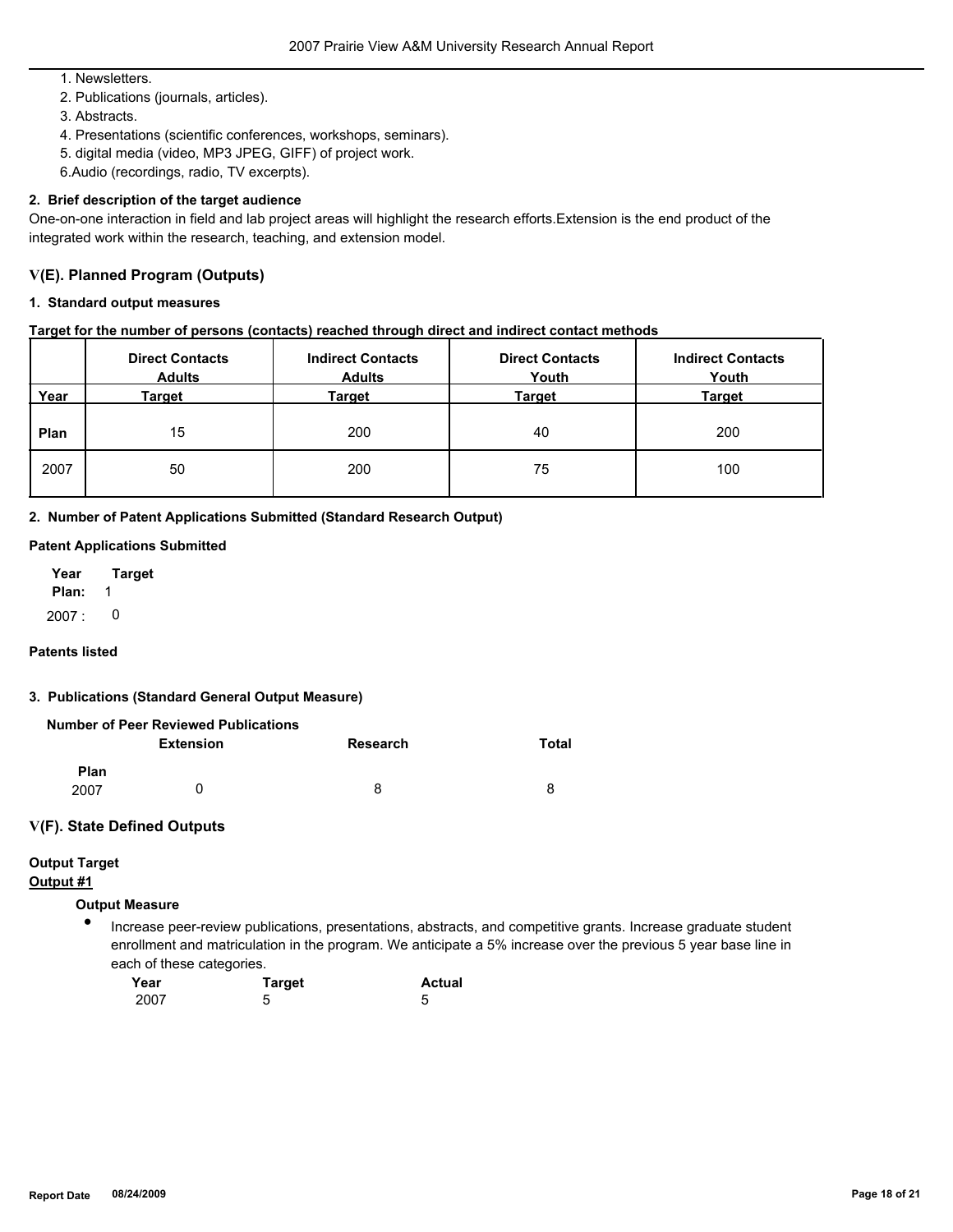# **V(G). State Defined Outcomes**

# **V. State Defined Outcomes Table of Content**

| <b>Outcome Name</b>                                                                                                                                                                                                     |
|-------------------------------------------------------------------------------------------------------------------------------------------------------------------------------------------------------------------------|
| -Research results highly valued by stakeholders -Increased recognition of the program -Increased interest in the<br>program by students wishing to matriculate in the program - Enhanced attraction of external funding |
|                                                                                                                                                                                                                         |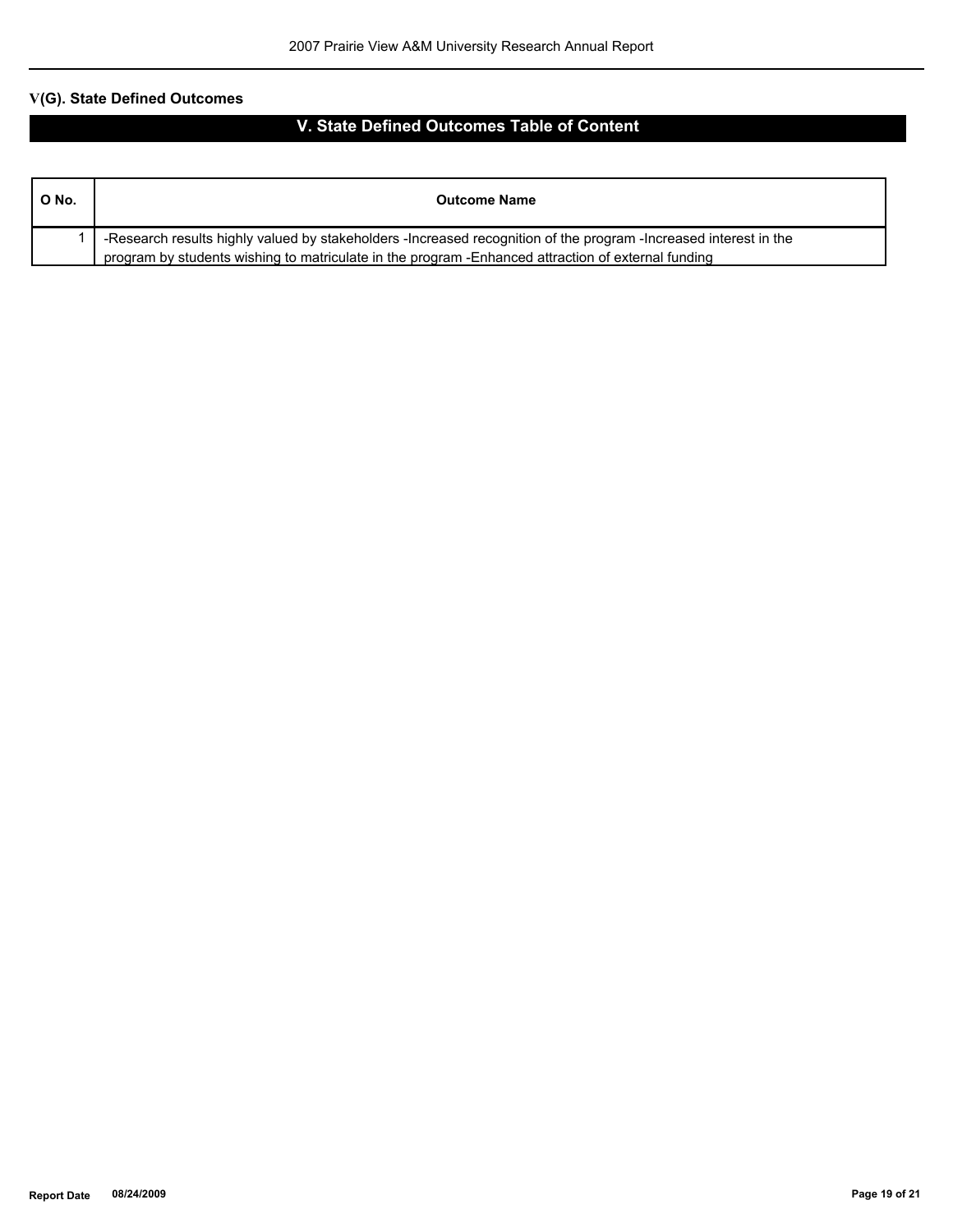## **Outcome #1**

#### **1. Outcome Measures**

-Research results highly valued by stakeholders -Increased recognition of the program -Increased interest in the program by students wishing to matriculate in the program -Enhanced attraction of external funding

#### **2. Associated Institution Types**

•1890 Research

#### **3a. Outcome Type:**

Change in Condition Outcome Measure

#### **3b. Quantitative Outcome**

| Year | <b>Quantitative Target</b> | <b>Actual</b> |
|------|----------------------------|---------------|
| 2007 |                            |               |

#### **3c. Qualitative Outcome or Impact Statement**

#### **Issue (Who cares and Why)**

Environmental interest groups including the USDA, the Texas Department of Agriculture and Texas Parks & Wildlife.

#### **What has been done**

Wetlands delinations, new techniques of biocontrol and new systems of bioremediations.

#### **Results**

Better understanding of ecosystem interactions.

#### **4. Associated Knowledge Areas**

| <b>KA Code</b> | <b>Knowledge Area</b>                                 |
|----------------|-------------------------------------------------------|
| 102            | Soil, Plant, Water, Nutrient Relationships            |
| 133            | <b>Pollution Prevention and Mitigation</b>            |
| 206            | Basic Plant Biology                                   |
| 131            | Alternative Uses of Land                              |
| 202            | <b>Plant Genetic Resources</b>                        |
| 132            | Weather and Climate                                   |
| 104            | Protect Soil from Harmful Effects of Natural Elements |
| 201            | Plant Genome, Genetics, and Genetic Mechanisms        |
| 112            | Watershed Protection and Management                   |
| 103            | Management of Saline and Sodic Soils and Salinity     |

#### **V(H). Planned Program (External Factors)**

## **External factors which affected outcomes**

- Natural Disasters (drought,weather extremes,etc.)
- Economy
- Appropriations changes
- Public Policy changes
- Government Regulations
- Competing Public priorities
- Competing Programatic Challenges

#### **Brief Explanation**

Changing climatic factors combined with changing demographics leading to increasing competing uses of the land. The emerging rural urban interface increases the need for relevant outcomes.However, competing needs for internal resources hampers the ability to address all competing needs in a timely manner.More effective planning and enhanced resource capacity will ensure better results in future activities.